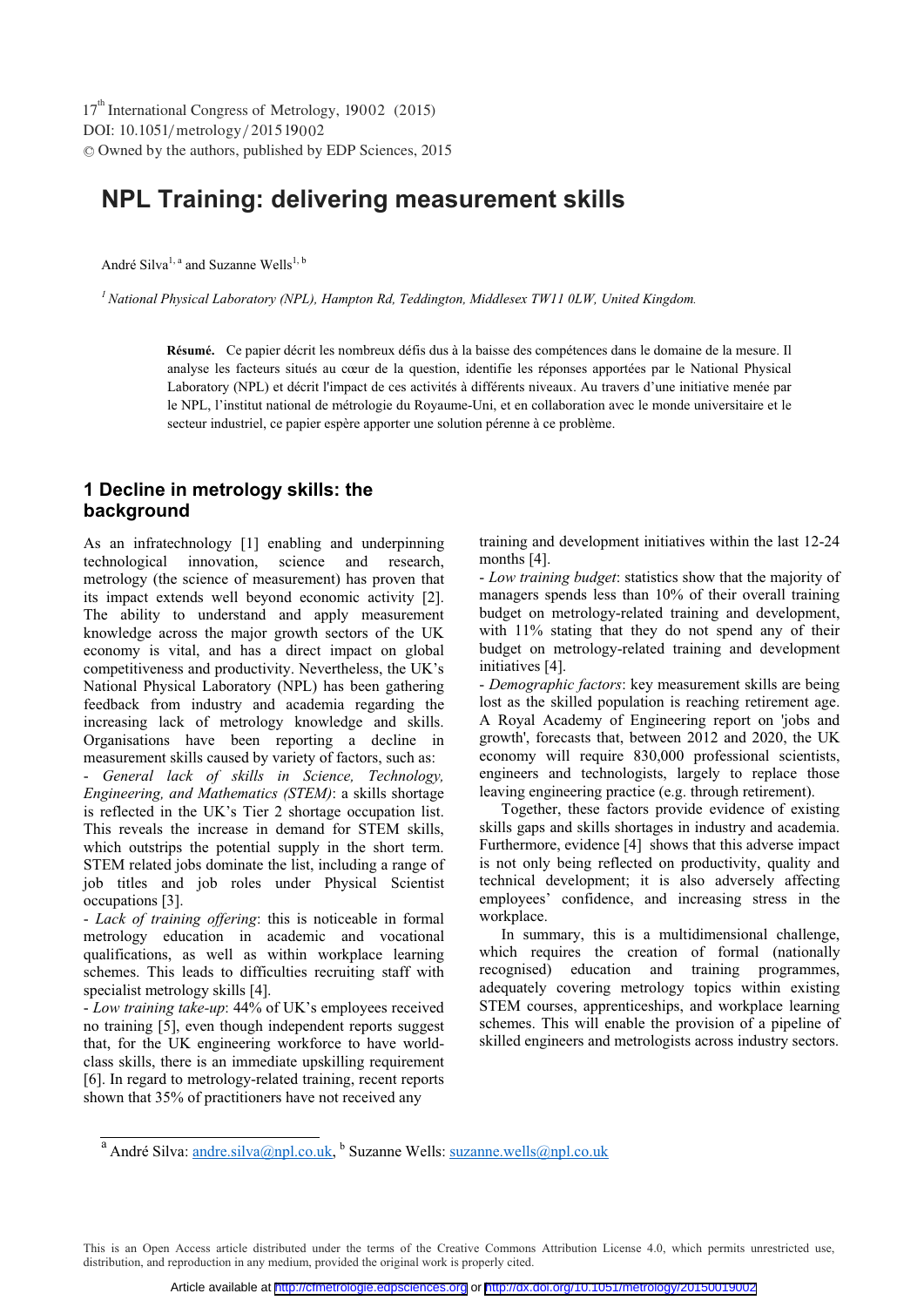# **2 UK's NMI bridging the metrology skills gap**

### **2.1 NPL's measurement skills agenda**

The Department for Business, Innovation and Skills (BIS) invests around £70 million each year to make measurement more accurate for UK business and citizens, and a large part of this work is carried out by NPL, the UK's National Metrology Institute (NMI). NPL is a world-leading centre in developing and applying the most accurate measurement standards, science and technology available. For more than a century, NPL has developed and maintained the nation's primary measurement standards, which underpin an infrastructure of traceability throughout the UK and the world ensuring accuracy and consistency of measurement.

NPL has been actively involved in the measurement skills agenda, delivering knowledge products, training and outreach programmes to schools, colleges, industry and academia. The impact of this engagement is tangible through activities and projects such as:

- *The Outreach Programme*: which engages national schools and colleges in a range of metrology focused outreach activities across the UK.

- *The Advanced Apprenticeship Scheme*: through the intake of our own apprentices, enabling them to work alongside world-leading metrologists, scientists, and other professionals across the laboratory within a unique translational research environment.

- *The Product Verification Programme*: helping companies manufacture products to original design specifications through better measurement and inspection practices. This programme places the need for measurement skills at its heart, and aims to underpin the success of manufacturing supply chains.

- *The Measurement Skills for Industry Programme*: which established a Metrology Training framework as a mechanism to make its measurement expertise available to professionals and students looking at improving corporate measurement capability.

#### **2.2 NPL Training and the measurement skills for industry programme**

NPL Training was founded to deliver world-leading measurement knowledge, skills, products and services, which are critical to industrial research, development, and to support UK's business success.

Designing and delivering metrology training programmes for almost 10 years, NPL Training now offers a varied product portfolio. This covers a range of educational solutions which emphasise the importance of metrology, encompass advancements in measurement science, and support the application of good measurement practices. All this is available to a global audience over a wide variety of learning methodologies, and caters for a range of diverse learning styles. NPL Training is currently delivering measurement skills via the following mechanisms:

- *Framework of National Qualifications in Metrology – Classroom Training Courses (2006 - present)*: a workplace learning framework under the UK's Qualifications and Credits Framework (QCF). This offers National Qualifications in Metrology through practical, application-based, classroom training courses, designed to improve skills and competencies in measurement. These courses range from basic to expert levels of knowledge, and cover the topics of Metrology, Uncertainty, Dimensional Measurement, and Laser Safety. Some training courses were also launched as Continuing Professional Development (CPD) units, delivering skills in Temperature Measurement & Calibration, Humidity Measurement & Calibration, Instrumentation & Sensors, Lamp & LED Safety, and Reference Dosimetry.

- *e-Learning Training Programme (2013 - present)*: a series of online CPD courses, that range from basic to intermediate levels of knowledge in the topics of Metrology, Uncertainty, Dimensional Measurement, and Radioactivity Measurement / Nuclear Medicine. This series is composed of step-by-step video lessons, printable slides, self-paced exercises, assessment, and a wide selection of additional content. NPL was the first NMI to offer e-learning training solutions optimised for mobile devices to a worldwide audience. These courses are accessible across multiple devices, allowing training on demand, and at the learners' own convenience. Compared to traditional training, e-learning is much more flexible, allowing trainees to take easily-digestible courses in their own time and at their own pace.

- *Measurement Explained Series (2014 - present)*: a series of free online CPD open units, introducing the basic principles of metrology across the measurement sciences, making metrology knowledge affordable, available, and easily accessible. These units are ideal precursors to NPL's certified e-learning courses. This solution is selfpaced and accessible across different devices.

- *Framework of National Qualifications in Metrology - Blended Learning Courses (2015 - present)*: a new series of accredited training courses mixing the advantages of self-paced online training, such as increased flexibility, with the benefits of hands-on practical application. The blended-learning methodology refers to the teaching / learning method, comprising face-to-face and e-learning components. e-Learning replaces classroom 'theory or knowledge' components, partly allowing training on demand, and at the learners' own convenience. Some<br>courses within this framework offer National offer National Qualifications in Metrology.

- *Bespoke Training support (2006 - present)*: this is delivered through the provision of tailored training programmes to match the skills needs of specific customers, helping them to outline and develop their own metrology training programmes. NPL's longstanding engagement with worldwide industry leaders, covering a wide range of sectors, technologies and applications, demonstrates that although customers' requirements and manufacturing techniques have changed over the years, the need for accurate measurements remains as relevant as ever.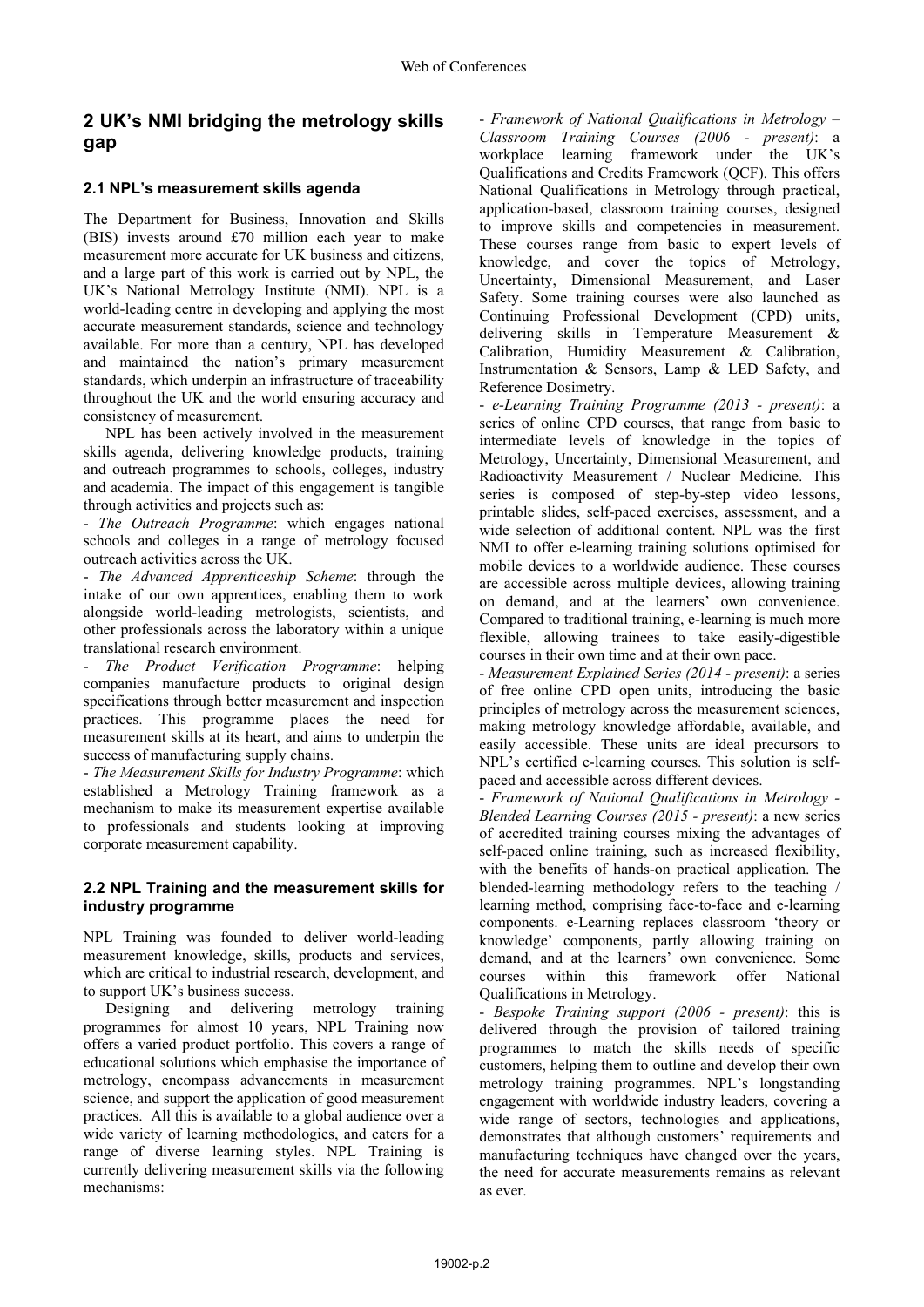It is crucial to note that NPL's positioning is not to replicate, or replace education establishments. Instead, NPL intends to add value in the transfer of specialist metrology knowledge, and where required, provide the 'tools of change' to organisations, giving them the necessary skills to lead their own metrology programmes. The understanding of NPL's distinctive purpose relies on the identification of a number of characteristics that make it unique, such as:

- NPL's longstanding interactions with both academic and industrial partners, providing them with expertise and support in measurement matters.

- NPL's proven content development framework, which taps into the knowledge of its 500+ metrologist workforce, which takes part in the development, quality control, and delivery of training materials.

- NPL's uniqueness in developing metrology training programmes, which lies in its ability to bring together learning theory and technical know-how. This delivers pedagogical quality assurance, and overall quality control to any educational / training project.

# **3 NPL Training: delivering measurement skills**

### **3.1 Engagement mechanisms**

NPL Training delivers measurement skills to schools, colleges, universities and industrial workplace learning schemes. Its training product portfolio is being delivered via a number of mechanisms, including:

- *Direct delivery to industry*: through classroom training courses at NPL and / or on client sites; and through a unique online / mobile learning platform.

- *Indirect delivery to industry*: through an approved third party delivery network including Coventry University and Hexagon Metrology; a 'train the trainer' programme which equips in-company trainers with essential skills and confidence to deliver accredited metrology training.

- *Direct engagement with academic and vocational institutes*: through the integration of scientific lectures and training modules within selected UK's Higher Education Institutions (HEI) (reaching undergraduates, postgraduates, and apprentices within industrial apprenticeship schools); and through project placements and postgraduate research at NPL.

- *Direct engagement with schools, colleges and the general public*: though a coordinated programme of Outreach Activities, such as the NPL Academy, which sees the intake of more than 50 students per year (Levels 2 and 3).

#### **3.2 Measurable impact in industry**

Between 2013 and 2014, NPL Training delivered metrology courses to over 1,500 learners. In addition, one year after launch, approximately 1,300 learners signed up to NPL's Learning Management System. During the same period, NPL Training has supported 500+ companies from a wide range of sectors, including:

aerospace, defence, security, automotive, advanced manufacturing and healthcare. This ongoing effort has been recognised, as 92% of organisations attending measurement training have seen improvements in their organisation following these training courses [8].

NPL Training's product portfolio is now being delivered in over 90 countries.

### **3.3 Academic engagement**

Our continued engagement with academia has shown that the quality, quantity, and level of metrology subject matter within academic and vocational qualifications varies greatly. This can lead to graduates entering industry without the required measurement skills.

In light of this, NPL has been engaging with strategic academic institutions in an attempt to bring formal metrology knowledge into their existing programmes. The objective is to provide students with early career options within engineering, physics, and other sciencerelated degrees. This will help delivering a pipeline of skilled metrologists to industry.

### **3.4 Supporting the wider impact**

NPL Training's involvement in the measurement skills agenda supports NPL in being an essential part of the highly productive Intermediate Research and Technology Sector, which contributes at least £3 billion per annum to UK GDP and supports over 60,000 jobs; enabling the transfer of measurement knowledge to organisations through the implementation of measurement improvement actions (emphasising good practice), driving them towards new or enhanced processes or products; assisting organisations leading measurement innovation activities, which helps them achieve financial benefits of £634 million per annum [8]. By doing so, NPL and NPL Training are contributing so that a single year of NMS funding helps business to achieve annual financial benefits of £712 million.

## **4 The need to raise the profile of measurement training**

### **4.1 Sustaining an industry-led competency framework**

NPL now places over 100 years of knowledge and expertise at the disposal of a worldwide audience, in the form of an extended portfolio of educational / knowledge products. NPL's longer term aim is to raise awareness of the importance and benefits of metrology skills, and to work towards recognised career paths and professional recognition of the metrology skill set. Until this is achieved, NPL training is:

- Guiding apprentices and professionals through certified and accredited metrology learning pathways, which can take them from elementary to advanced levels of knowledge and skill sets.